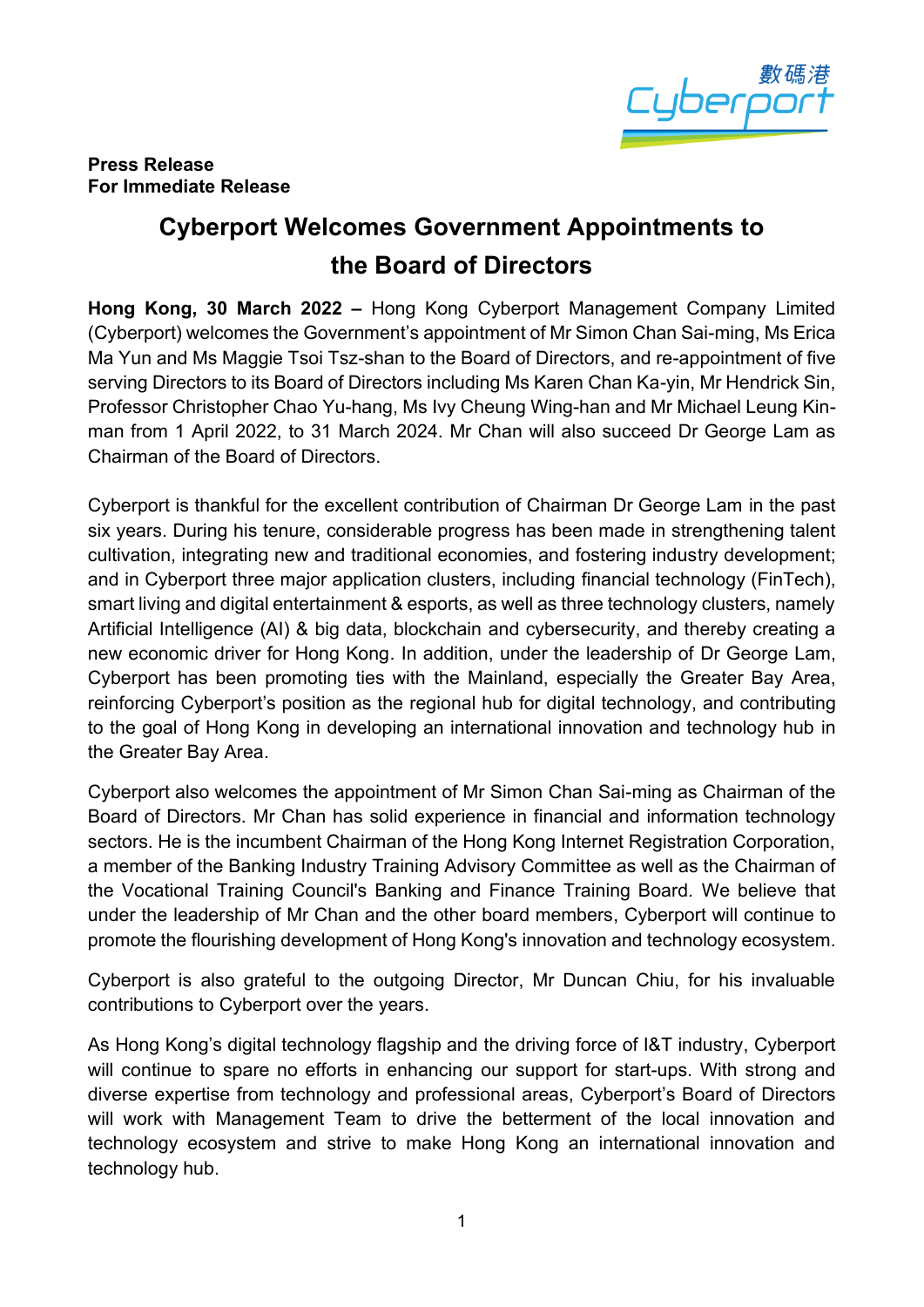

# **Cyberport Board of Directors - Effective from 1 April 2022**

- Chairman:
- Mr Simon Chan Sai-ming
- Members:
- Ms Karen Chan Ka-yin
- Professor Christopher Chao Yu-hang
- Ms Ivy Cheung Wing-han
- Mr Lau Kwok-fan
- Mr Michael Leung Kin-man
- Professor Ling Kar-kan
- Ms Erica Ma Yun
- Mr Victor Ng Chi-keung
- Mr Hendrick Sin
- Dr Charleston Sin Chiu-shun
- Ms Maggie Tsoi Tsz-shan
- Ms Rosana Wong Wai-man
- Mr Eric Yeung Chuen-sing
- Permanent Secretary for Innovation and Technology

###